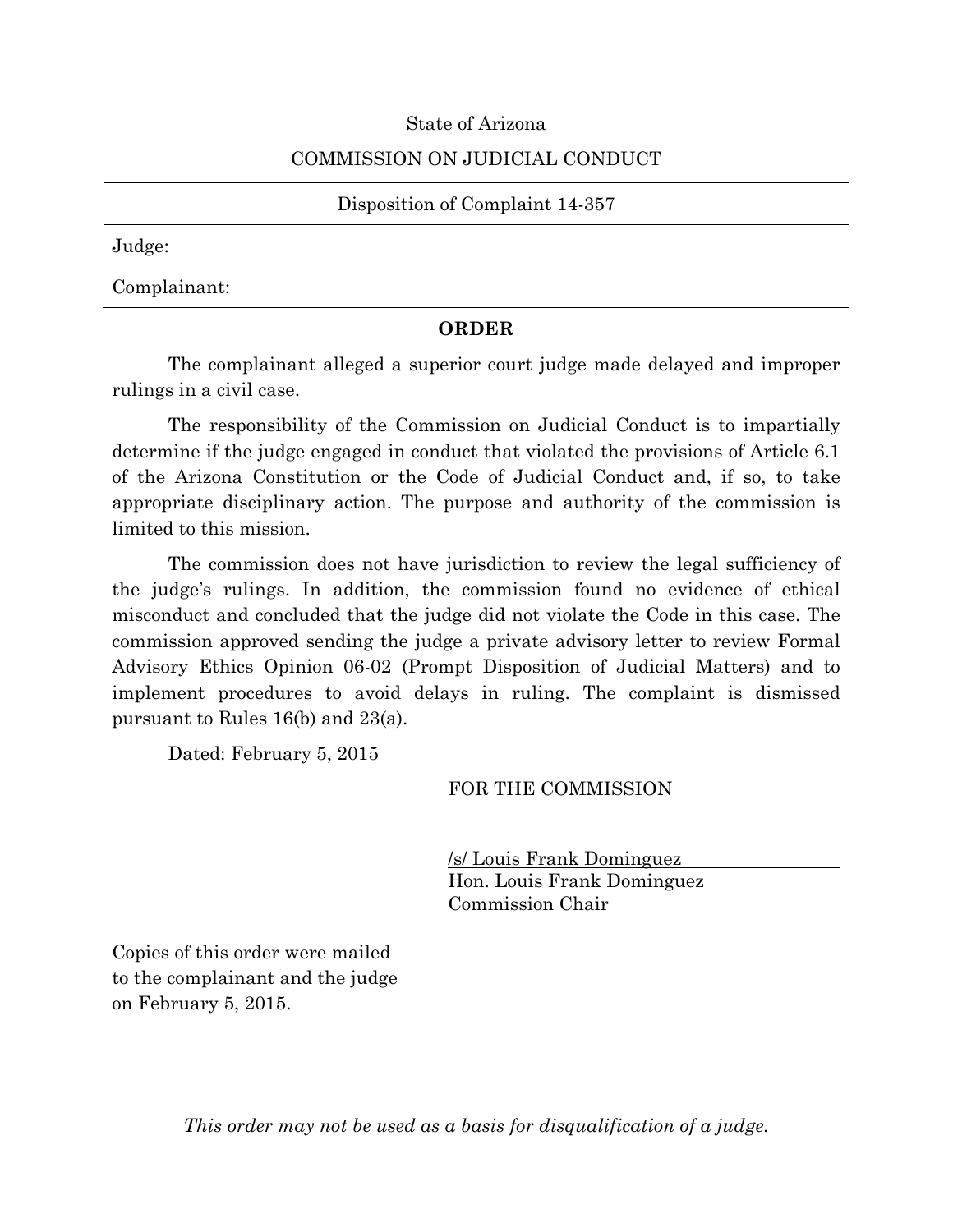**Commission on Judicial Conduct State of Arizona** 1501 W. Washington Street, Suite 229 Phoenix, AZ 85007

> Complainant is the Plaintiff in Superior Court Case No.

> > assigned to

**County Superior Court Judge** 

In this complaint against Judge , Complainant requests that the Commission on Judicial Conduct investigate severe violations of Canon 1 and Canon 2 of Arizona Code of Judicial Conduct and take appropriate actions under Article 6.1 of Arizona Constitution.

## **Arizona Code of Judicial Conduct Canon 1**

A judge shall uphold and promote the independence, integrity, and impartiality of the judiciary, and shall avoid impropriety and the appearance of impropriety.

# **Arizona Code of Judicial Conduct Canon 2**

A judge shall perform the duties of judicial office impartially, competently, and diligently.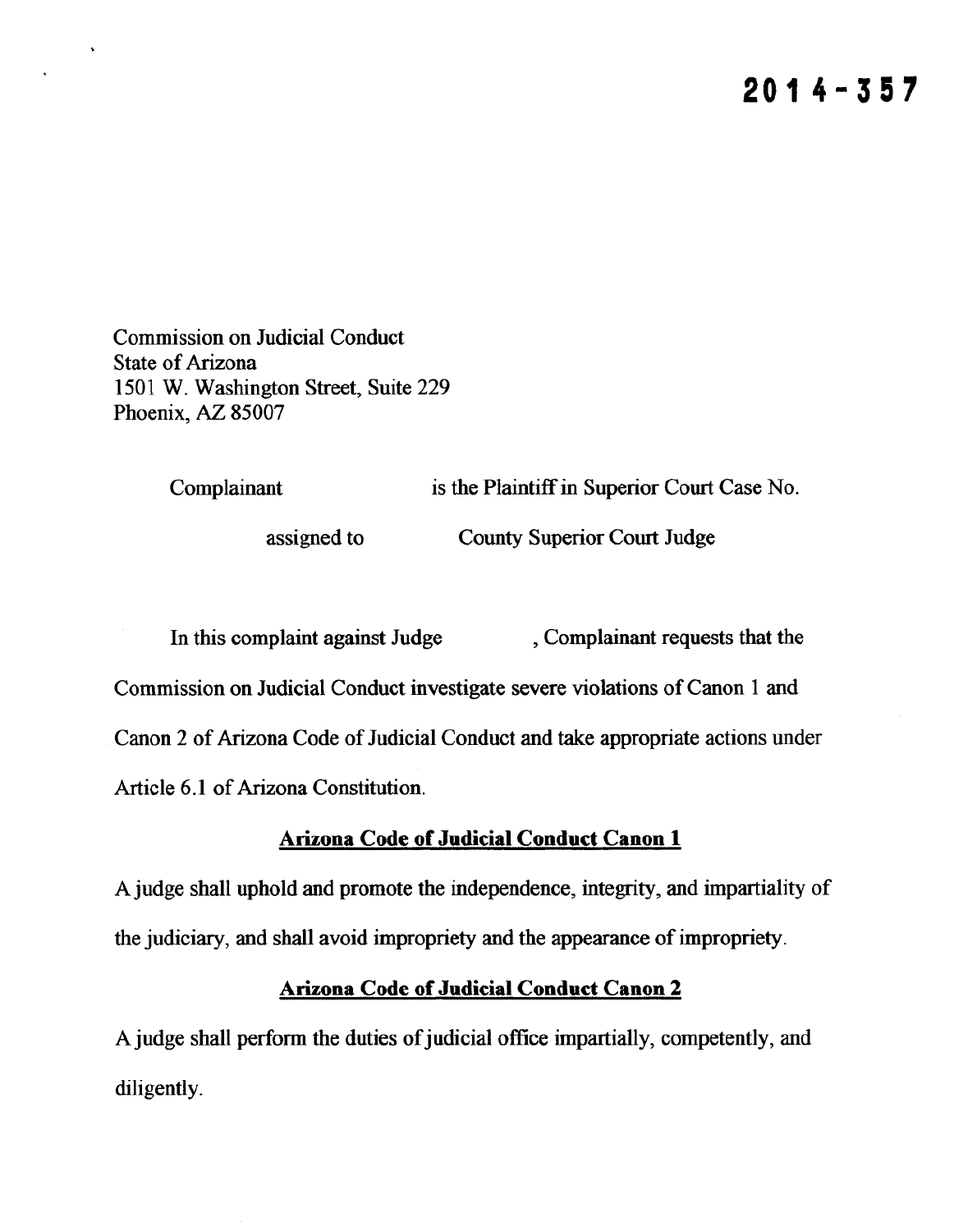# $2014 - 357$

## **ISSUE:** Ignored the law and issued rulings based on bias and prejudice

## against the Complainant

- Refused to issue Rulings at all if the Ruling is in favor of the  $\mathbf{I}$ . Complainant;
- Π. Ruled in favor of the opposing party despite the opposing party filing late filings or no filings at all.
- Refused to take any disciplinary action against the opposing party despite Ш. severe violations by the party proven by the Complainant, including presenting forged and manufactured documents as evidence in court and assaulting the Complainant in court in the presence of Judge

# I. Refused to issue Rulings at all if the Ruling is in favor of the Complainant:

On Judge heard oral arguments regarding Complainant's inability to pay the appeals bond (see Exhibit  $\vec{A}$ ). The Judge never even issued a Ruling whatsoever despite the Complainant clearly proving that he could not afford to pay the appeals bond.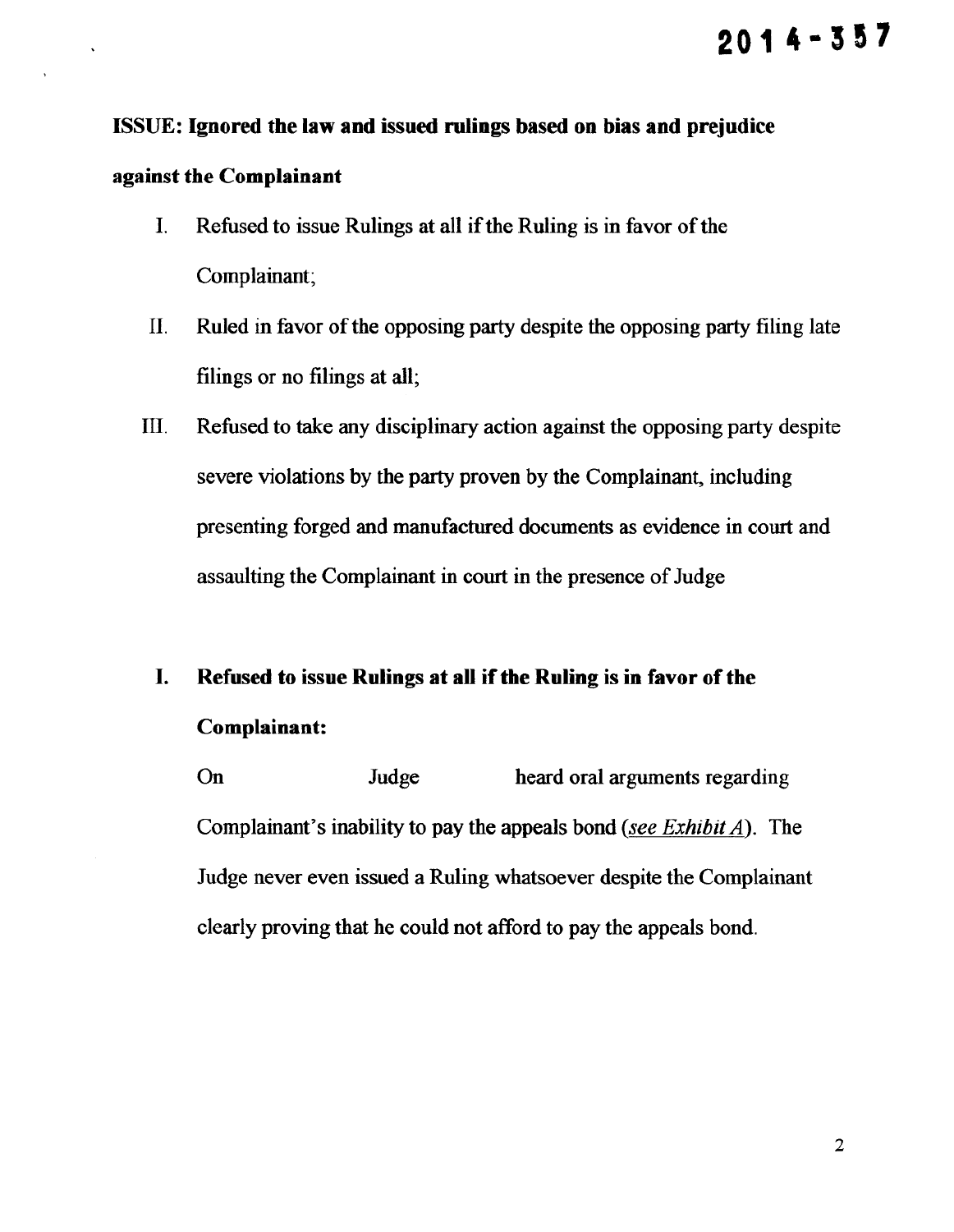# II. Ruled in favor of the opposing party despite the opposing party filing late filings or no filings at all:

Despite late or even absent filings, Judge decided to accept the opposing party's filings and Ruled in their favor (see Exhibit  $B$ ).

Ш. Refused to take any disciplinary action against the opposing party despite severe violations by the party proven by the Complainant, including presenting forged and manufactured documents as evidence in court and assaulting the Complainant in court in the presence of Judge

Despite Complainant proving to Judge that the opposing party presented forged documents in court as evidence and assaulted the Complainant in front of the Judge in court, Judge failed to take any disciplinary action. Instead, Judge decided to threaten the Complainant with sanctions for filing valid and rightful motions (see  $Exhibit C$ ).

## **CONCLUSION**

In light of the above, Complainant requests that the Commission on Judicial Conduct investigate severe violations of Canon 1 and Canon 2 of Arizona Code of